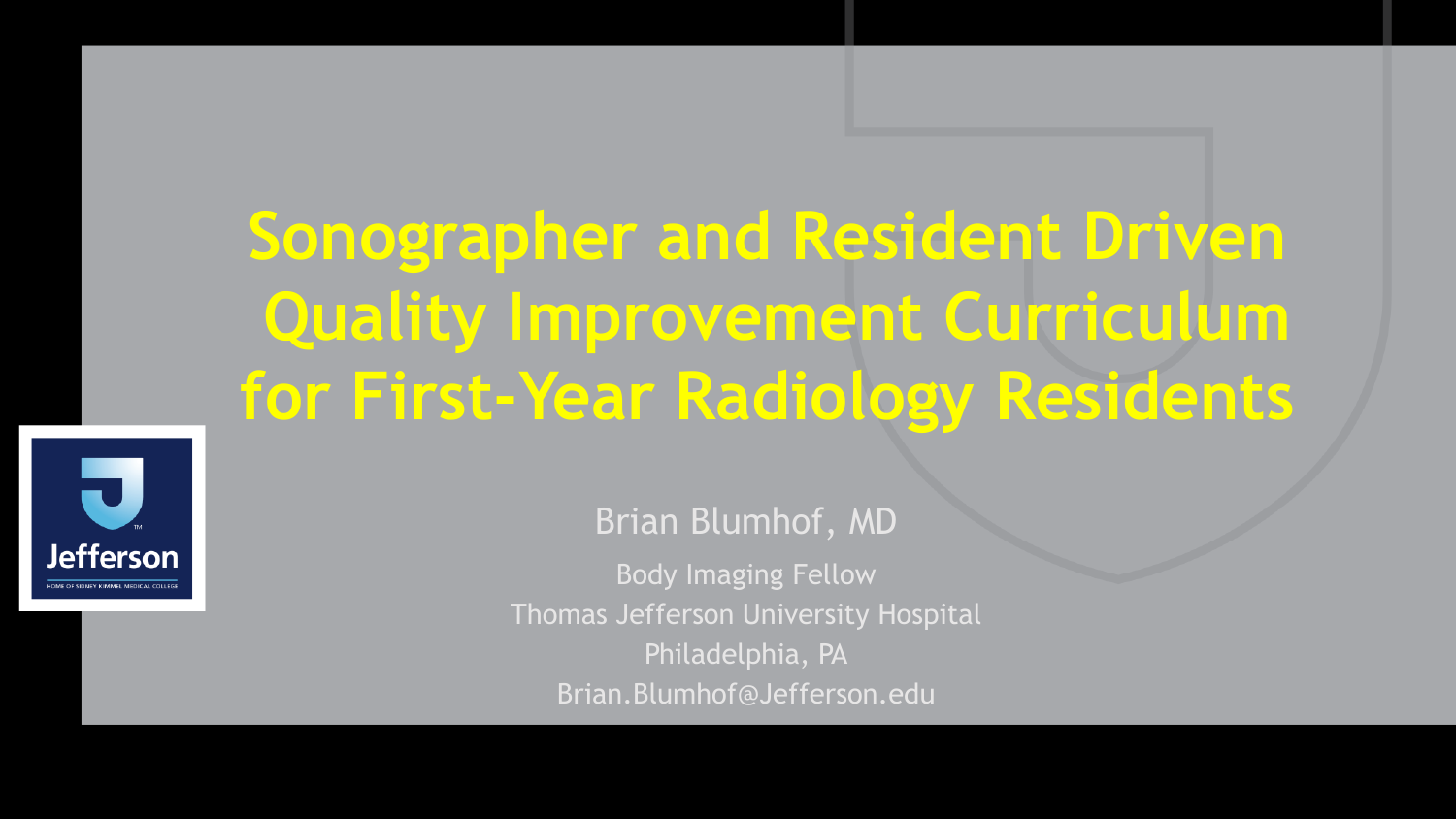# **Background**

- Ultrasound is highly user dependent compared with other imaging modalities, and radiologists are dependent upon sonographers to produce diagnostic ultrasound images.
- Radiology residents quickly develop the ability to interpret images, but workflow and patient care demands hinder "back scanning," leading to resident concerns regarding hands-on ultrasound training.
- The ability to scan independently in difficult cases remains a concern among ultrasound trainees.
- Sonographers have the potential to play a critical role in residents' ultrasound training.
- Multi-level sonographers should be recruited for various topics covered in resident training curriculum.



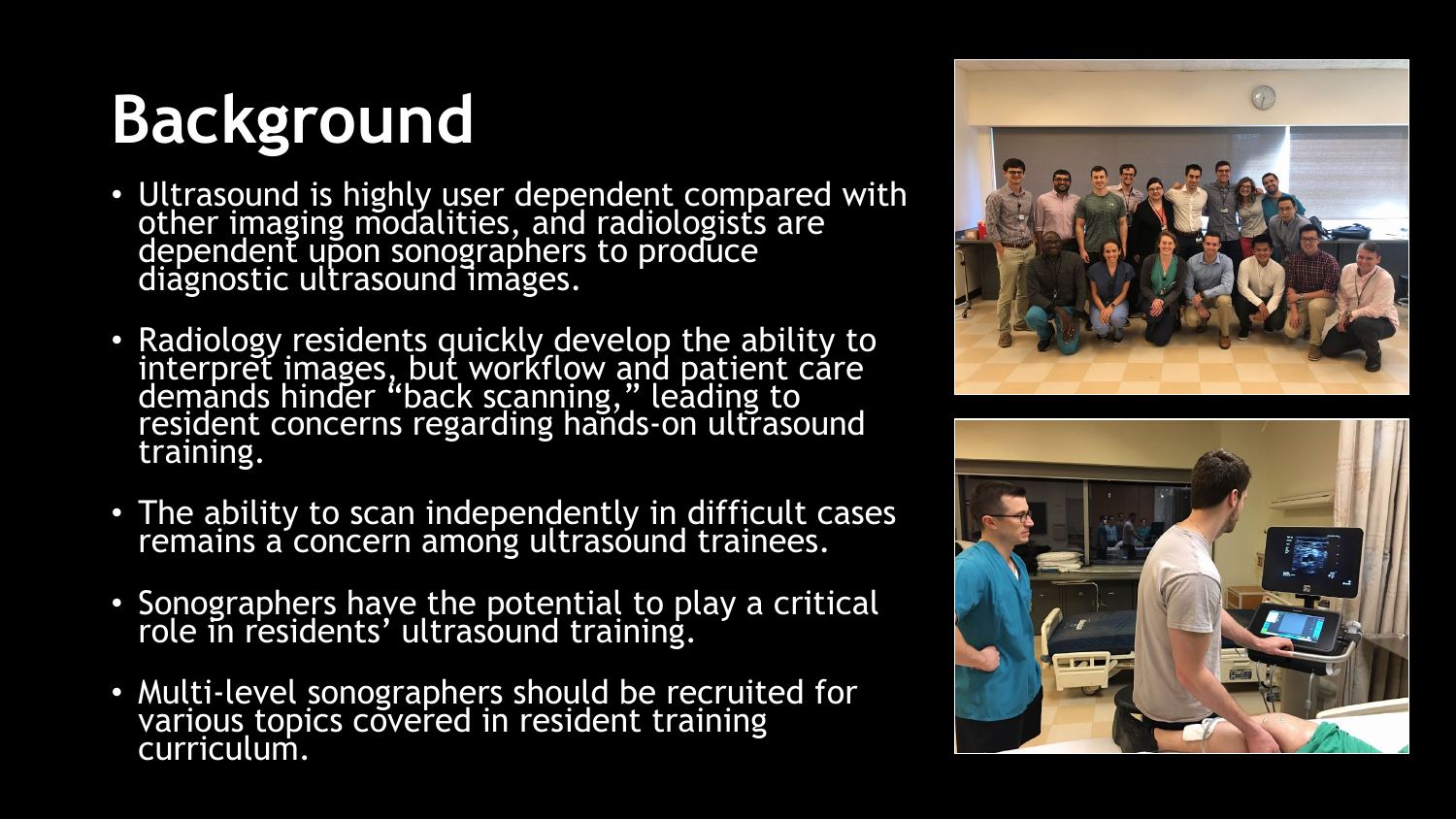**OBJECTIVE:** Determine whether radiology resident confidence and technical ability improves after participating in a senior resident and sonographer driven ultrasound scanning curriculum.

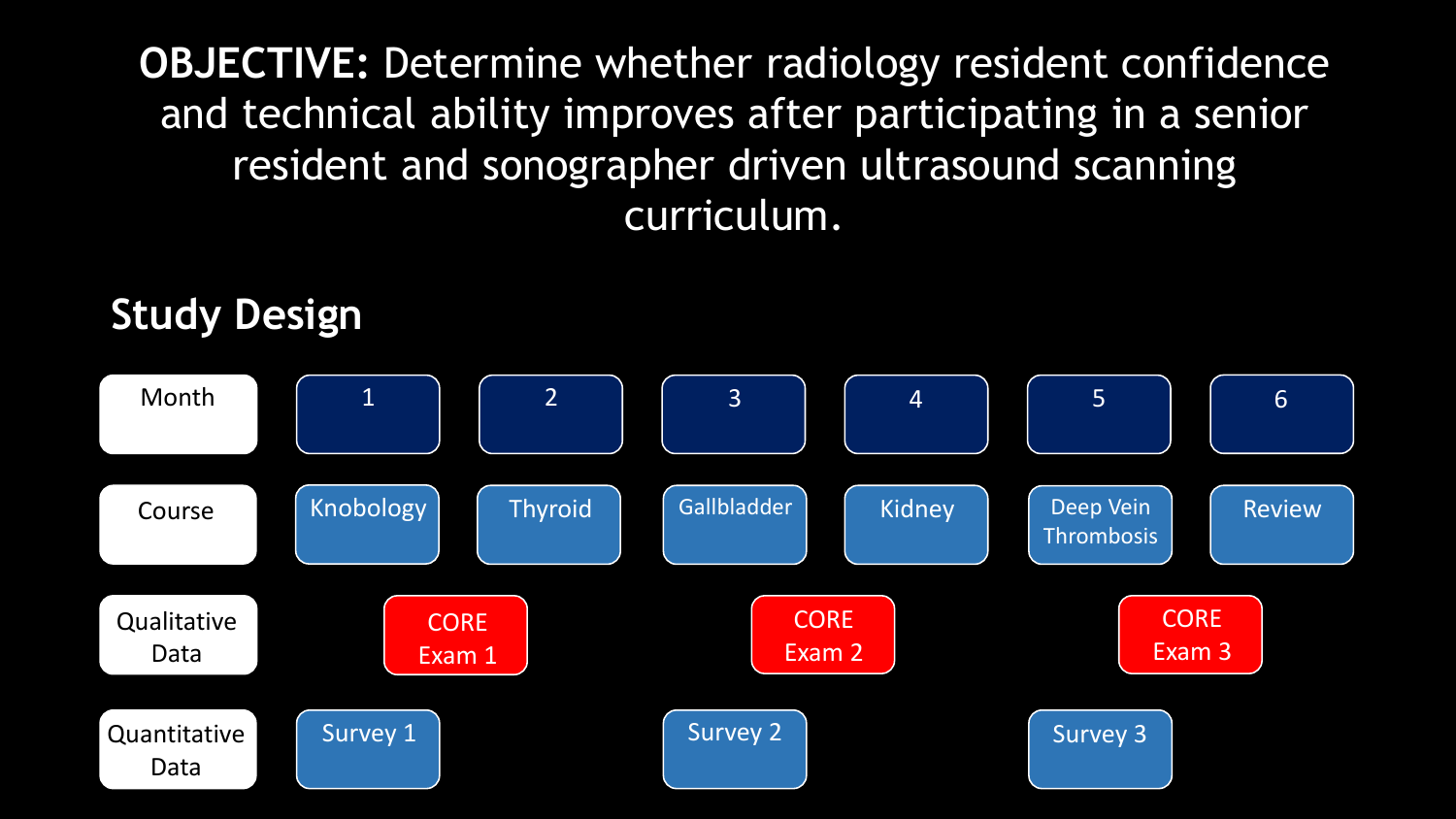#### **Methods**

- Eleven first year radiology residents participated in mandatory hands-on scanning sessions and surveys.
- Curriculum focused on knobology, image acquisition and technique, patient positioning, and specific imaging examinations.
- Held after clinic hours utilizing standardized patients at the clinical skills and simulation center.
- Sonographer driven scanning lessons with a supplemental written curriculum sent prior to lessons. Google Drive was used for easy access to materials.
- Each training session included targeted hands-on ultrasound scanning sessions involving different organ systems.
- Sonosite X-Porte and Edge II ultrasound machines were<br>utilized. Standardized patients were scanned for all evaluation sessions. Each resident received an identification number for anonymity.

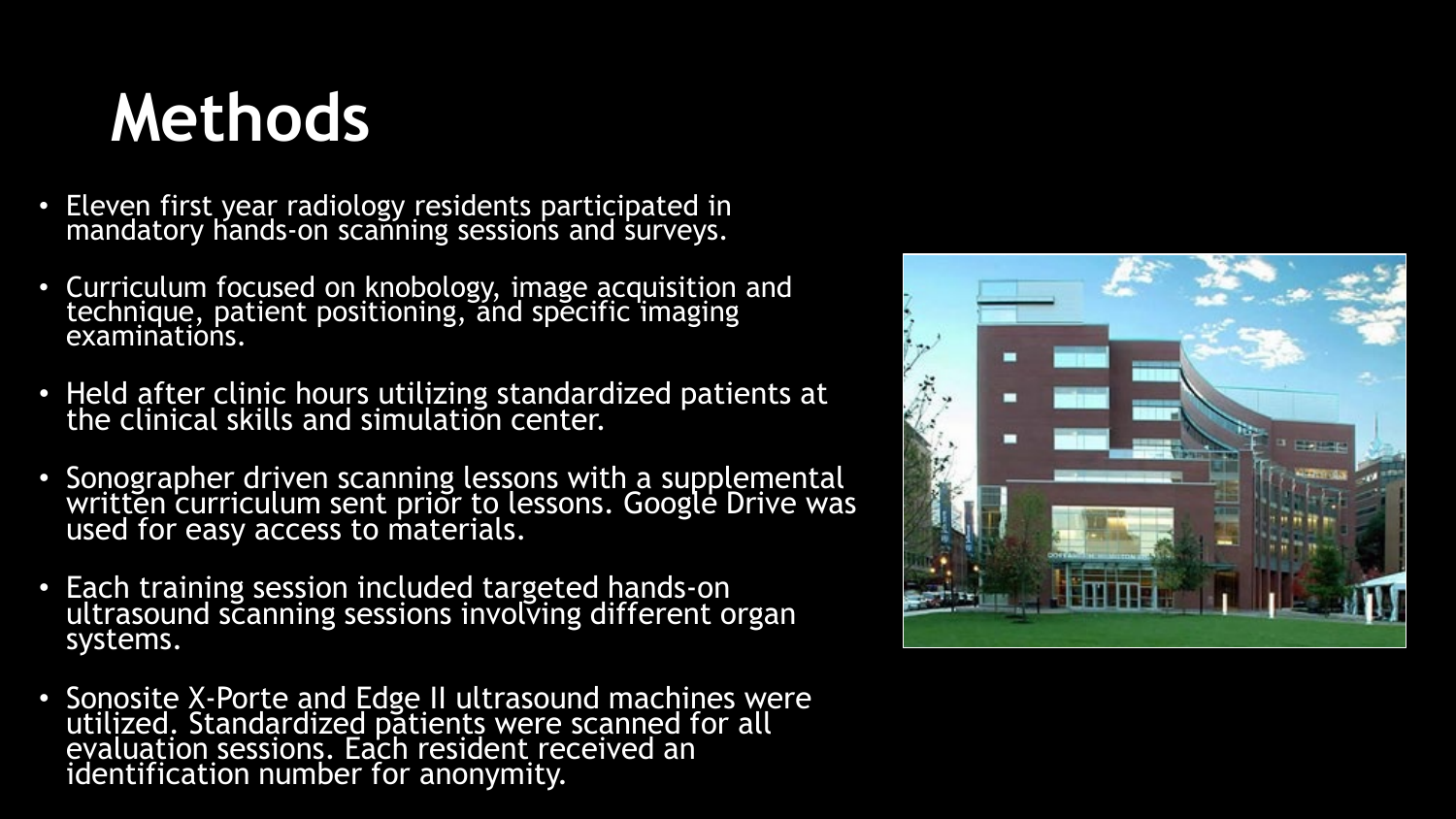## **Methods: Qualitative Data**

- Confidence survey.
- Google Form format.
- Completed prior to the course, at midpoint, and at completion.
- Residents rate their overall confidence using a 5-point Likert scale:
	- **Ultrasound scanning.**
	- **Exposure to ultrasound in residency.**
	- Exposure to ultrasound in medical education.
	- **Interested in additional ultrasound training in** residency.

#### **Example Survey Questions**

| I am satisfied with the ultrasound experience I have had thus far in my medical<br>training               |  |
|-----------------------------------------------------------------------------------------------------------|--|
| <b>Strongly Disagree</b>                                                                                  |  |
| <b>Disagree</b>                                                                                           |  |
| <b>Neutral</b>                                                                                            |  |
| Agree                                                                                                     |  |
| <b>Strongly Agree</b>                                                                                     |  |
| I am confident in my ability to adequately perform and document an ultrasound<br>examination on a patient |  |
| <b>Strongly Disagree</b>                                                                                  |  |
| <b>Disagree</b>                                                                                           |  |
| Neutral                                                                                                   |  |
| Agree                                                                                                     |  |
| <b>Strongly Agree</b>                                                                                     |  |
|                                                                                                           |  |
| I am confident in my ability to adequately interpret ultrasound images                                    |  |
| <b>Strongly Disagree</b>                                                                                  |  |
| <b>Disagree</b>                                                                                           |  |
| Neutral                                                                                                   |  |
| Agree                                                                                                     |  |
| <b>Strongly Agree</b>                                                                                     |  |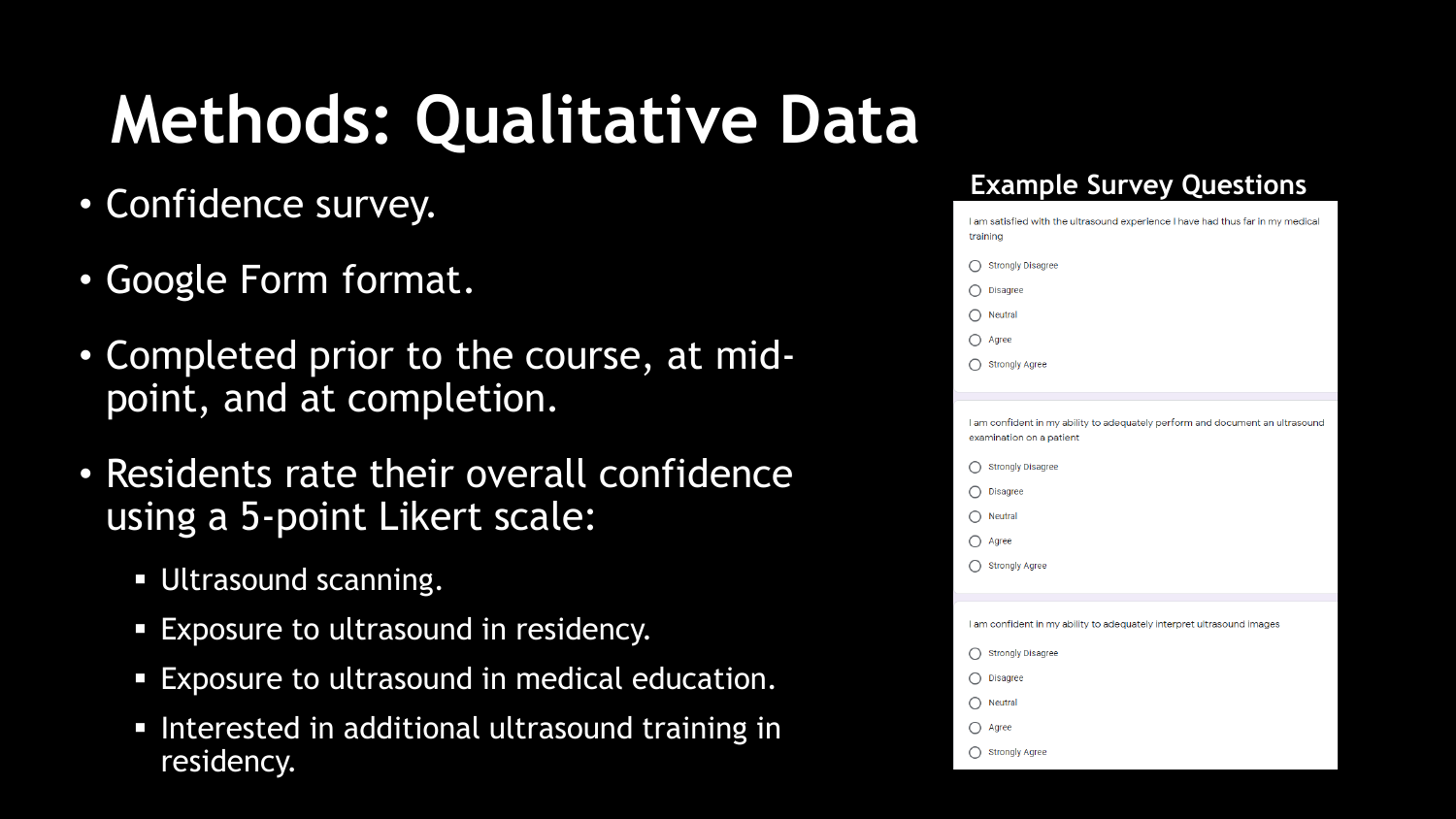### **Methods: Quantitative Data**

- Core examination to test residents' scanning skills in beginning, mid-point, and completion.
- Evaluated on residents' ability to produce diagnostic quality ultrasound images.
- Observed and graded by sonographer.
- Specific knobology and image quality metrics were assessed.

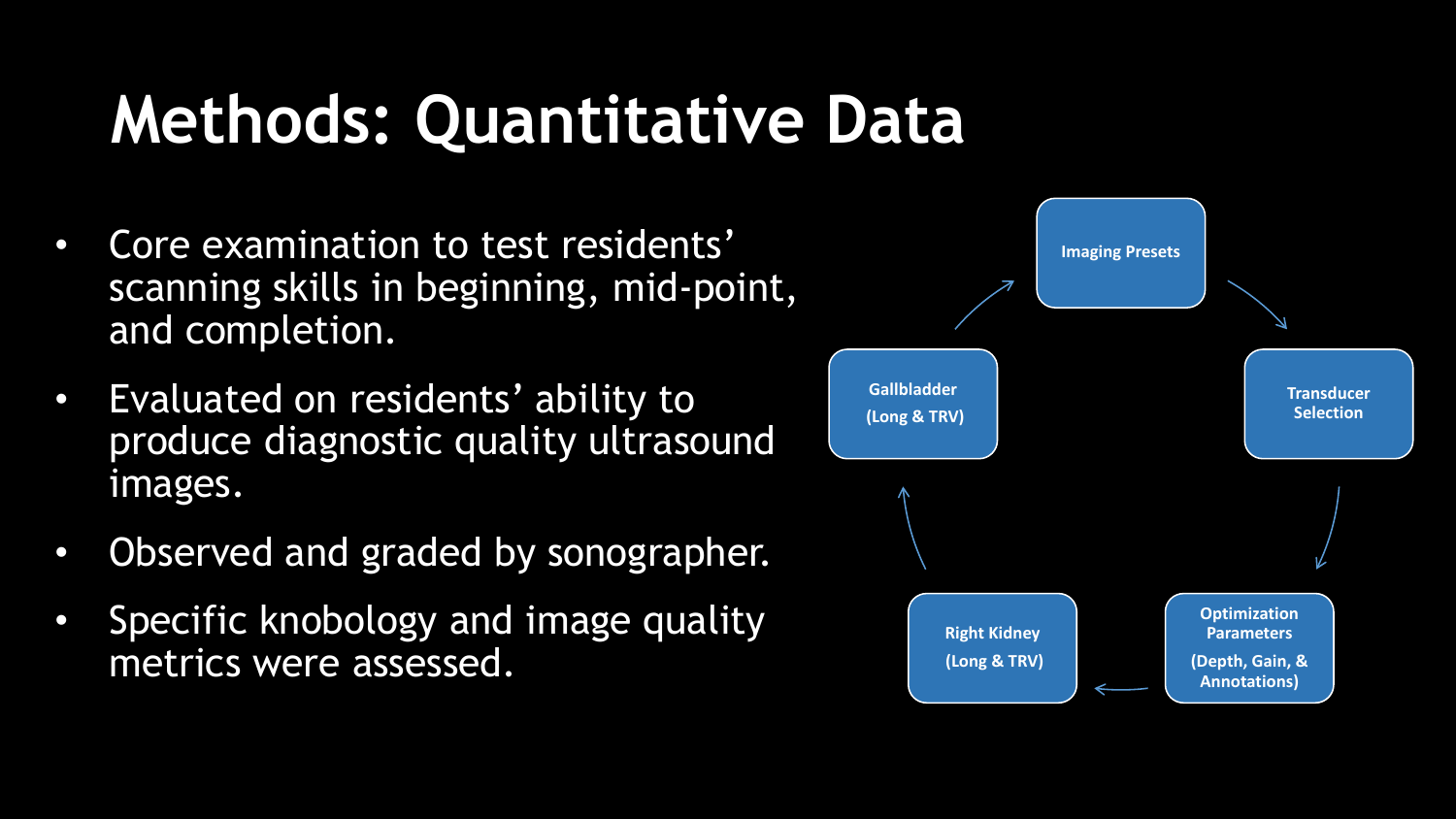## Results: Qualitative Data

- Average resident age: 30.6 years.
- 82% male and 18% female.
- Increase in confidence and ultrasound training.
- Most residents were not satisfied with their ultrasound training thus far.
- Previous ultrasound exposure was limited.
- No significant negative change in the balancing measure, satisfaction with time spent learning radiology outside clinical hours.





**Rate your level of satisfaction with time spent learning radiology outside clinical hours**

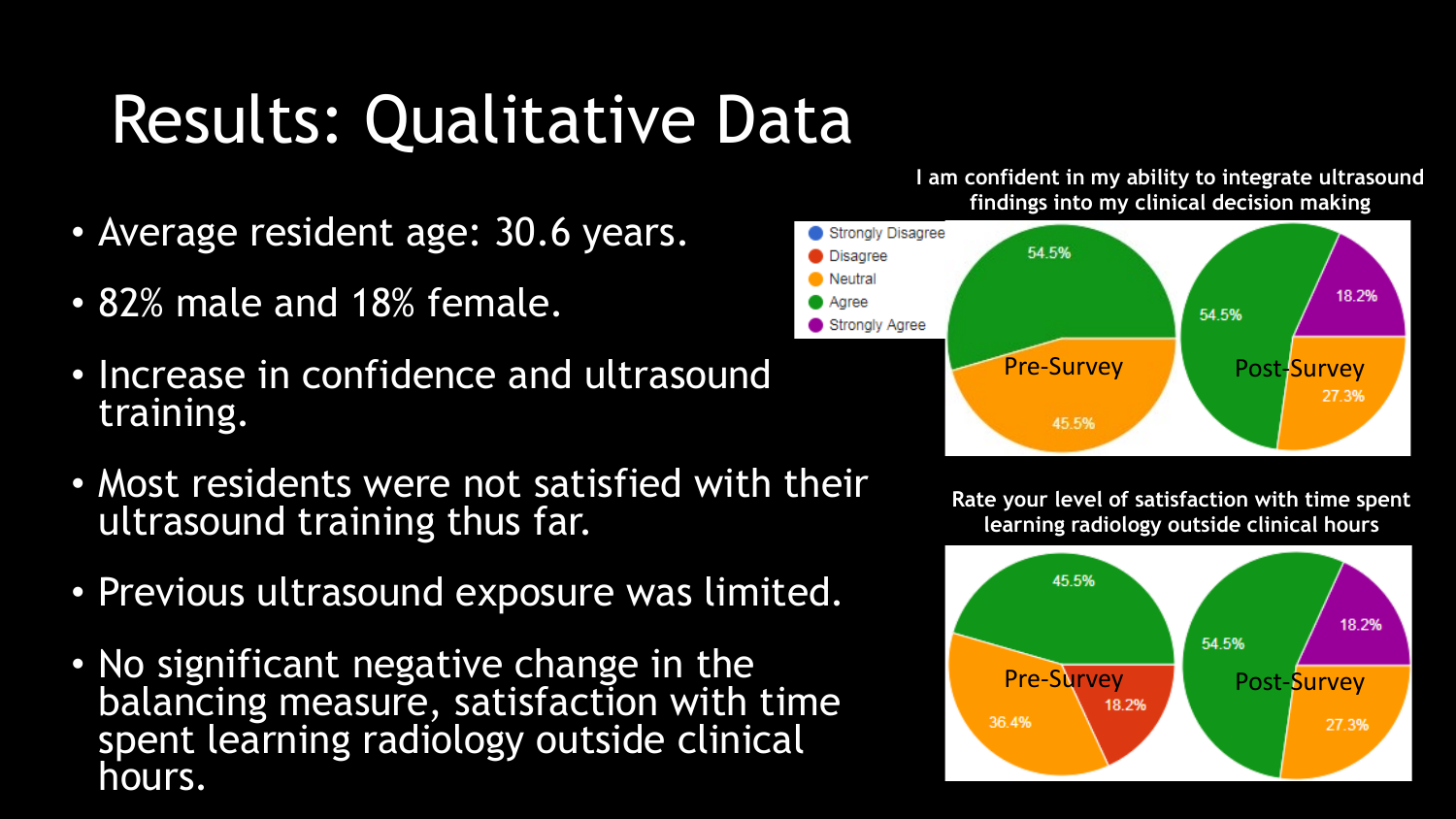### Results: Quantitative Data

- Core examinations graded 1 to 5 (incomplete-exceptional)
- Reached statistical significance preto post-core examinations
	- Right Kidney,  $p$  value = 0.02.
	- Gallbladder,  $p$  value = 0.03.
- More confident optimizing depth and gain rather than annotations

| <b>Kidney Core Examinations</b>                          |                    |                            |                     |  |  |
|----------------------------------------------------------|--------------------|----------------------------|---------------------|--|--|
| $N=10$                                                   | Pre vs Mid<br>Exam | <b>Mid vs Post</b><br>Exam | Pre vs Post<br>Exam |  |  |
| <b>Right Kidney</b><br><b>Long Depth</b>                 | $2.3 \pm 0.5$      | $2.3 \pm 0.82$             | $3.9 \pm 0.99$      |  |  |
| <b>Right Kidney</b><br><b>Long Gain</b>                  | $2 \pm 0$          | $2.3 \pm 0.67$             | $3.6 \pm 0.52$      |  |  |
| <b>Right Kidney</b><br><b>Long</b><br><b>Annotation</b>  | $1.3 \pm 0.67$     | 1.20.63                    | $3.3 \pm 2.0$       |  |  |
| <b>Right Kidney</b><br><b>Trans Depth</b>                | $2.4 \pm 0.70$     | $2.3 \pm 0.82$             | $3.7 \pm 0.82$      |  |  |
| <b>Right Kidney</b><br><b>Trans Gain</b>                 | $1.9 \pm 0.32$     | $2.6 \pm 0.7$              | $3.5 \pm 0.97$      |  |  |
| <b>Right Kidney</b><br><b>Trans</b><br><b>Annotation</b> | $1.7 \pm 0.95$     | $1.2 \pm 0.63$             | $3.3 \pm 2.0$       |  |  |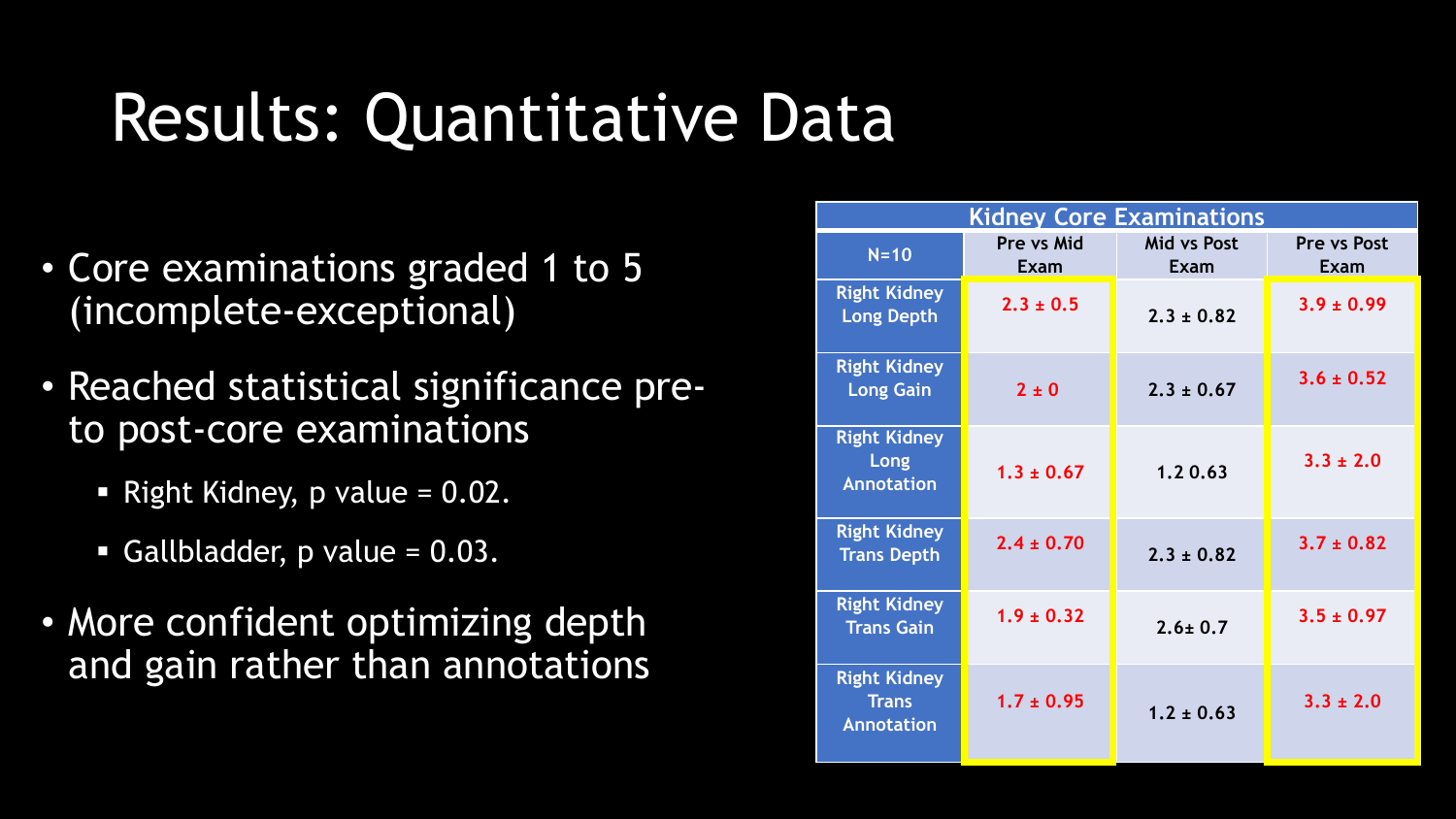### Results: Quantitative Data

- Core examinations graded 1 to 5 (incomplete-exceptional)
- Reached statistical significance preto post-core examinations
	- Right Kidney,  $p$  value = 0.02.
	- Gallbladder,  $p$  value = 0.03.
- More confident optimizing depth and gain rather than annotations

| <b>Gallbladder Core Examinations</b>                    |                           |                                   |                     |  |  |
|---------------------------------------------------------|---------------------------|-----------------------------------|---------------------|--|--|
| $N=10$                                                  | Pre vs Mid<br><b>Fxam</b> | <b>Mid vs Post</b><br><b>Exam</b> | Pre vs Post<br>Exam |  |  |
| <b>Gallbladder</b><br><b>Long Depth</b>                 | $1.3 \pm 0.48$            | $1.3 + 0.48$                      | $3.5 \pm 1.43$      |  |  |
| <b>Gallbladder</b><br><b>Long Gain</b>                  | $1.4 \pm 0.52$            | $2.4 \pm 0.84$                    | $3.5 \pm 1.10$      |  |  |
| <b>Gallbladder</b><br>Long<br><b>Annotation</b>         | $1.1 \pm 0.32$            | $1\pm0$                           | $2.9 \pm 2.02$      |  |  |
| <b>Gallbladder</b><br><b>Trans Depth</b>                | $1.2 + 0.63$              | $1.4 + 0.84$                      | $3.6 + 1.43$        |  |  |
| <b>Gallbladder</b><br><b>Trans Gain</b>                 | $1.1 \pm 0.32$            | $2.4 \pm 0.84$                    | $3.8 + 0.63$        |  |  |
| <b>Gallbladder</b><br><b>Trans</b><br><b>Annotation</b> | $1.0 + 0$                 | $1.0 + 0$                         | $3.2 + 1.93$        |  |  |